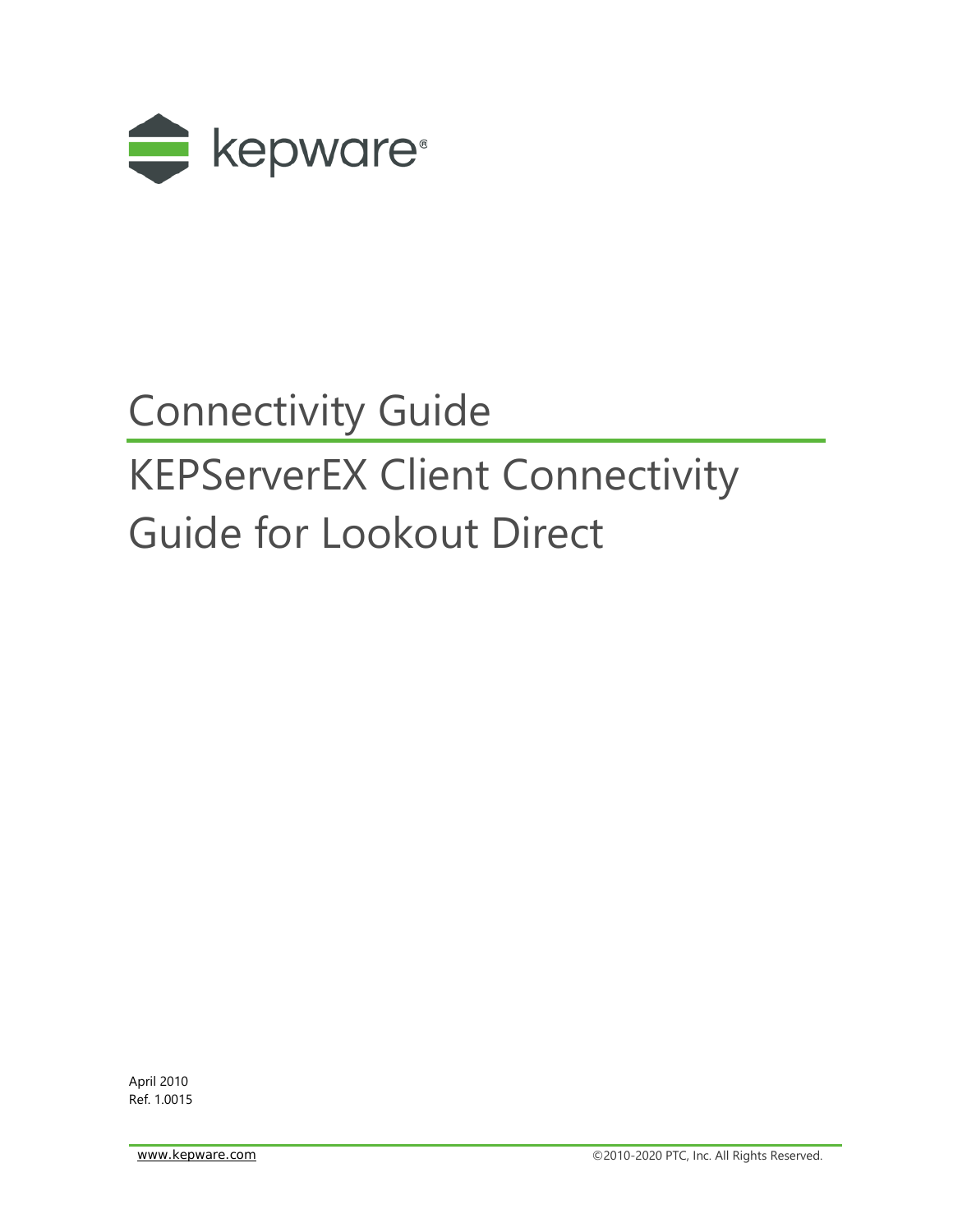## **Table of Contents**

| 2. |               |  |  |  |
|----|---------------|--|--|--|
|    | 2.1           |  |  |  |
|    | $2.2^{\circ}$ |  |  |  |
|    | 2.3           |  |  |  |
|    |               |  |  |  |
| 3. |               |  |  |  |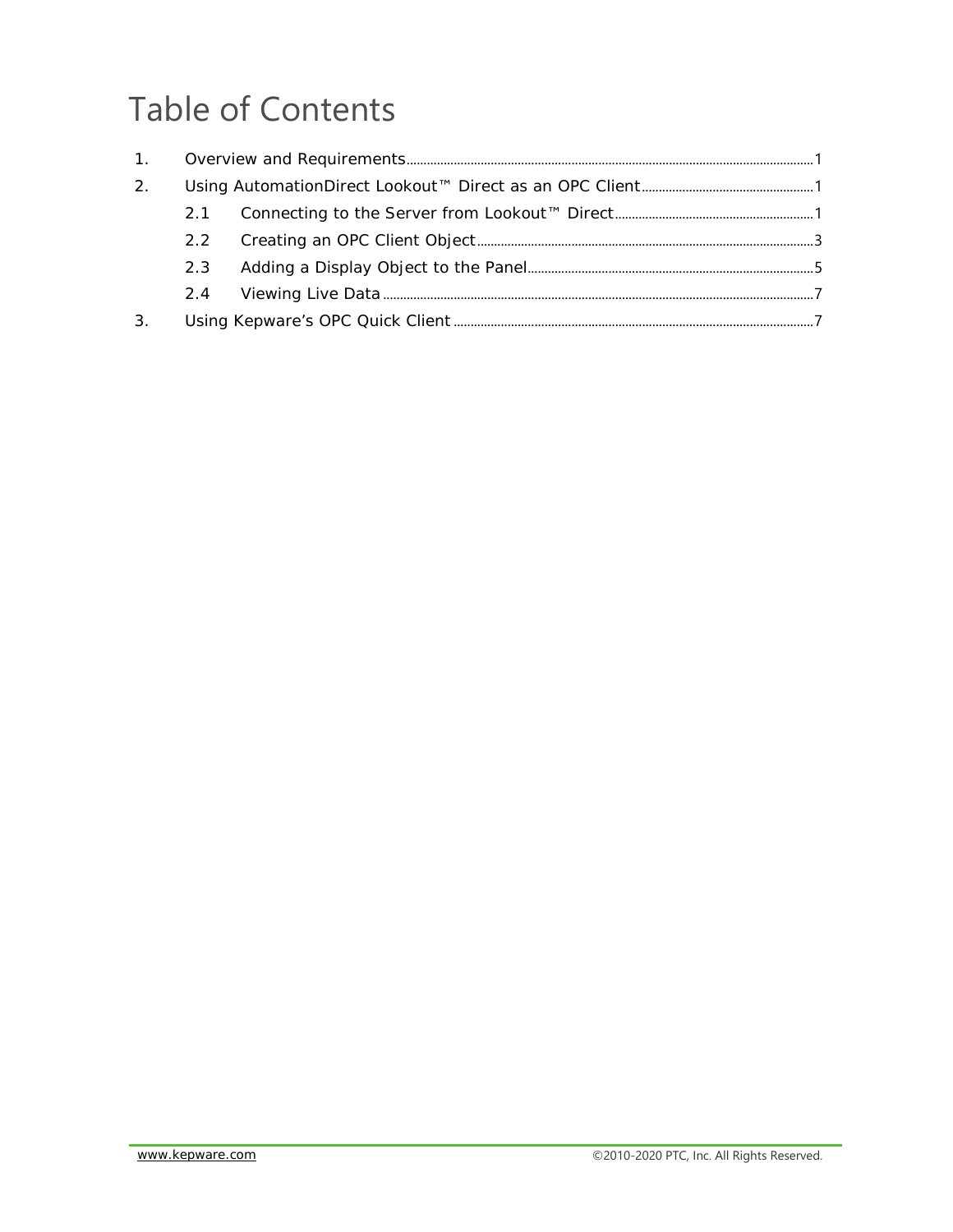### <span id="page-2-0"></span>**1. Overview and Requirements**

This quide will demonstrate how to establish a connection between KEPServerEX® and an AutomationDirect Lookout™ Direct runtime project. Users must complete the following before continuing with this tutorial:

- Configure a server project. Users may either select the appropriate driver and settings or run the **Simulation Driver Demo** that is included with KEPServerEX. The Simulation Driver Demo project will be used for all examples in this tutorial.
- Start KEPServerEX and load the Simulation Driver Demo project. Once the server project has been loaded, open the Runtime menu on the main menu bar and verify that the server project has been connected.

### <span id="page-2-1"></span>**2. Using AutomationDirect Lookout™ Direct as an OPC Client**

#### <span id="page-2-2"></span>2.1 Connecting to the Server from Lookout™ Direct

AutomationDirect's Lookout™ Direct is one of many HMIs that can be used to connect to KEPServerEX. In this tutorial, Lookout™ Direct version 4.5.1 (Build 18) will be used. For information on creating an OPC connection to the server from Lookout™ Direct, refer to the instructions below.

1. Open Lookout™ Direct. Then, click File | New to start a new process.

| $\Box$ LookoutDirect  |  |  |  |  |  |
|-----------------------|--|--|--|--|--|
| File Options Run Help |  |  |  |  |  |
|                       |  |  |  |  |  |
|                       |  |  |  |  |  |
|                       |  |  |  |  |  |
|                       |  |  |  |  |  |
|                       |  |  |  |  |  |
|                       |  |  |  |  |  |
|                       |  |  |  |  |  |
|                       |  |  |  |  |  |
|                       |  |  |  |  |  |
|                       |  |  |  |  |  |
|                       |  |  |  |  |  |
|                       |  |  |  |  |  |
|                       |  |  |  |  |  |
|                       |  |  |  |  |  |
|                       |  |  |  |  |  |
|                       |  |  |  |  |  |
|                       |  |  |  |  |  |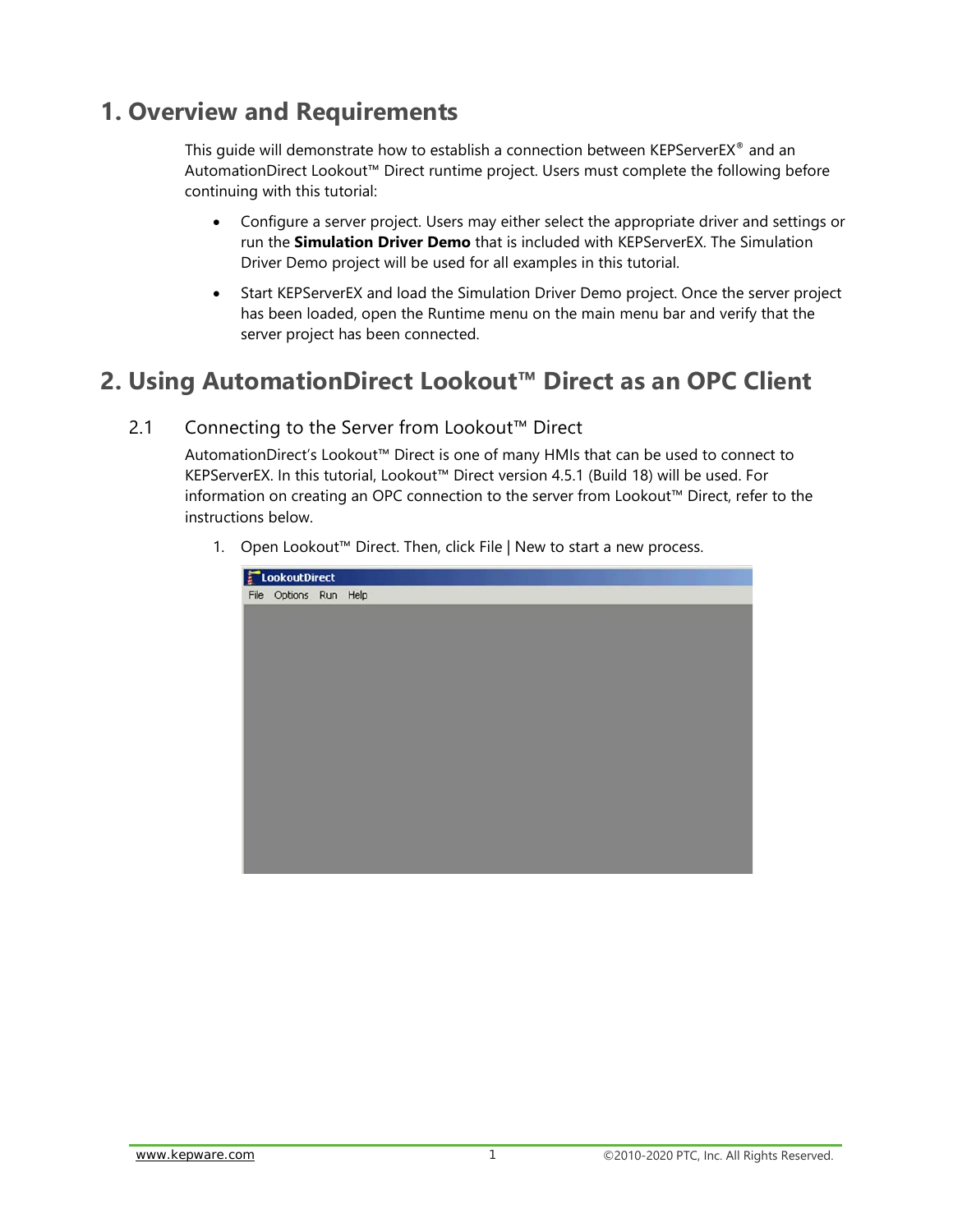2. In **Create Process**, enter a name for the process. In this tutorial, "OPC\_Demo" is used. The default settings may be kept for the remaining parameters. For more information on the other parameters, refer to the Lookout™ Direct help documentation.

| <b>Create Process</b>                                                |
|----------------------------------------------------------------------|
| Process Name:                                                        |
| OPC_Demo                                                             |
| State Information:                                                   |
| <b>G</b> Save State File with Process File                           |
| C Save State File in LookoutDirect Folder (Based on Process Nam      |
| Save Standby State File:                                             |
| Browse                                                               |
| $\triangledown$ Save state file(s) every<br>160<br>[1-1440] minutes. |
| Citadel Database:                                                    |
| <b>▽</b> Use Default Values                                          |
| Computer Name:                                                       |
| FRED_2K                                                              |
| Citadel Database Folder:                                             |
| c:\directsoft32\bin\database                                         |
|                                                                      |
|                                                                      |
| OΚ<br>Cancel<br>Help                                                 |

- 3. Click **OK**.
- 4. In the **New Control Panel**, accept the default settings or specify new ones.
- **Note:** In this tutorial, the panel screen size was changed to 640x300.

| <b>New Control Panel</b>                            |                                                 |  |  |  |  |
|-----------------------------------------------------|-------------------------------------------------|--|--|--|--|
| Name:<br>lPanel1                                    |                                                 |  |  |  |  |
| Control Panel<br>Title:                             |                                                 |  |  |  |  |
| Panel type:<br>C Normal<br>Popup<br>C Popup no icon | Background color:                               |  |  |  |  |
| Security levels<br>Viewing:<br>10<br>Control:<br>10 | 0K<br>640<br>Width:<br>300<br>Height:<br>Cancel |  |  |  |  |

5. Once finished, click **OK.**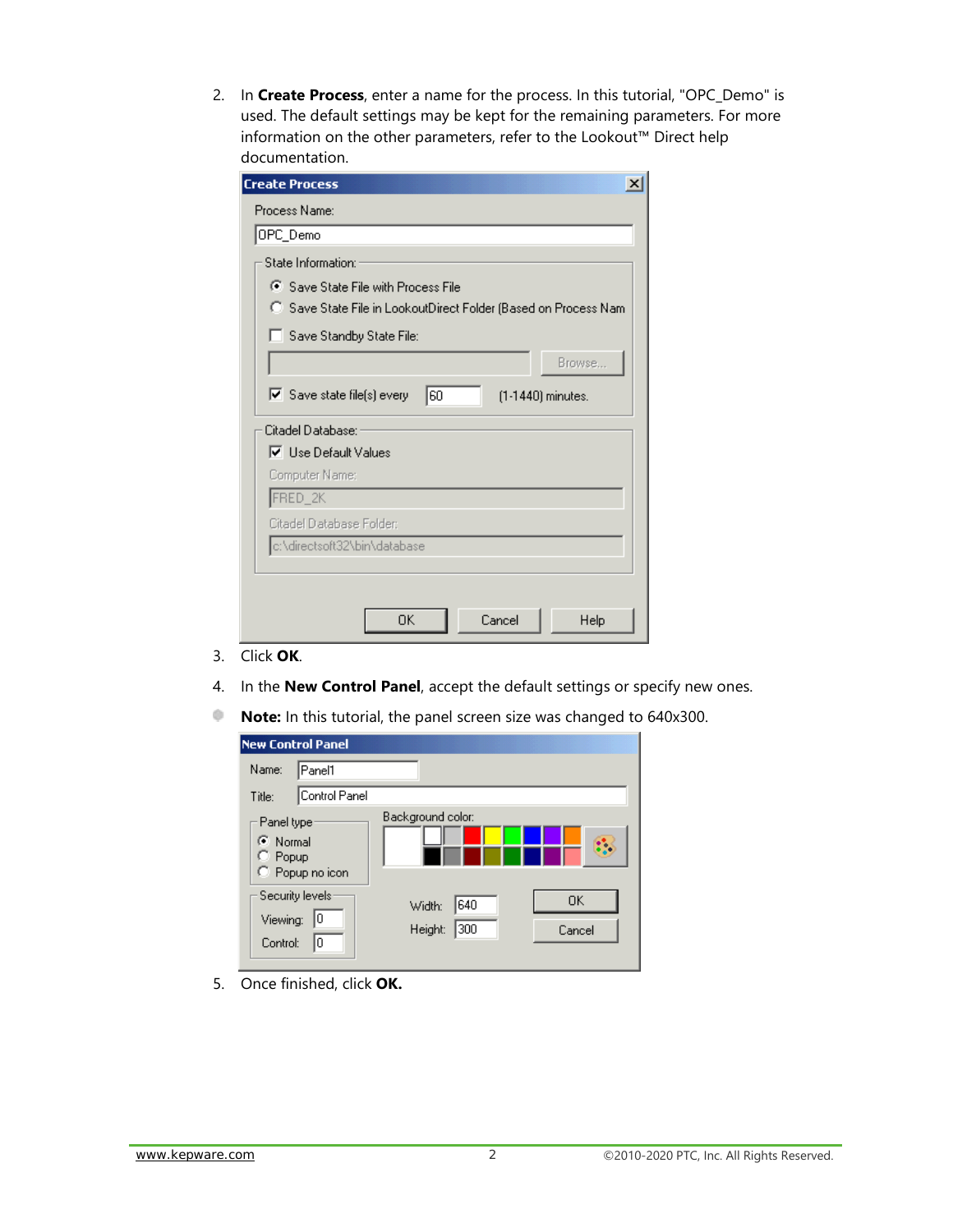**Note**: Users will return to the Lookout™ Direct main menu.



#### <span id="page-4-0"></span>2.2 Creating an OPC Client Object

Data must be acquired into a process for display and control. To do so, create an object class to handle the communications between KEPServerEX and Lookout™ Direct.

1. Select **Object** | **Create...** to open **Select Object Class**.

| Select object class:                                                                                                                                                         | 즤                                                          |
|------------------------------------------------------------------------------------------------------------------------------------------------------------------------------|------------------------------------------------------------|
| Lookout                                                                                                                                                                      |                                                            |
| <b>▽</b> Categorize<br><b>Calculation</b><br><b>Control</b><br><b>Display</b><br><b>Drivers</b><br>Logging<br><b>Monitoring</b><br><b>Multimedia</b><br>Networking<br>Timers | File Name:<br>Date Modified:<br>File Size:<br>CBX Version: |
|                                                                                                                                                                              | Cancel<br>ОK.                                              |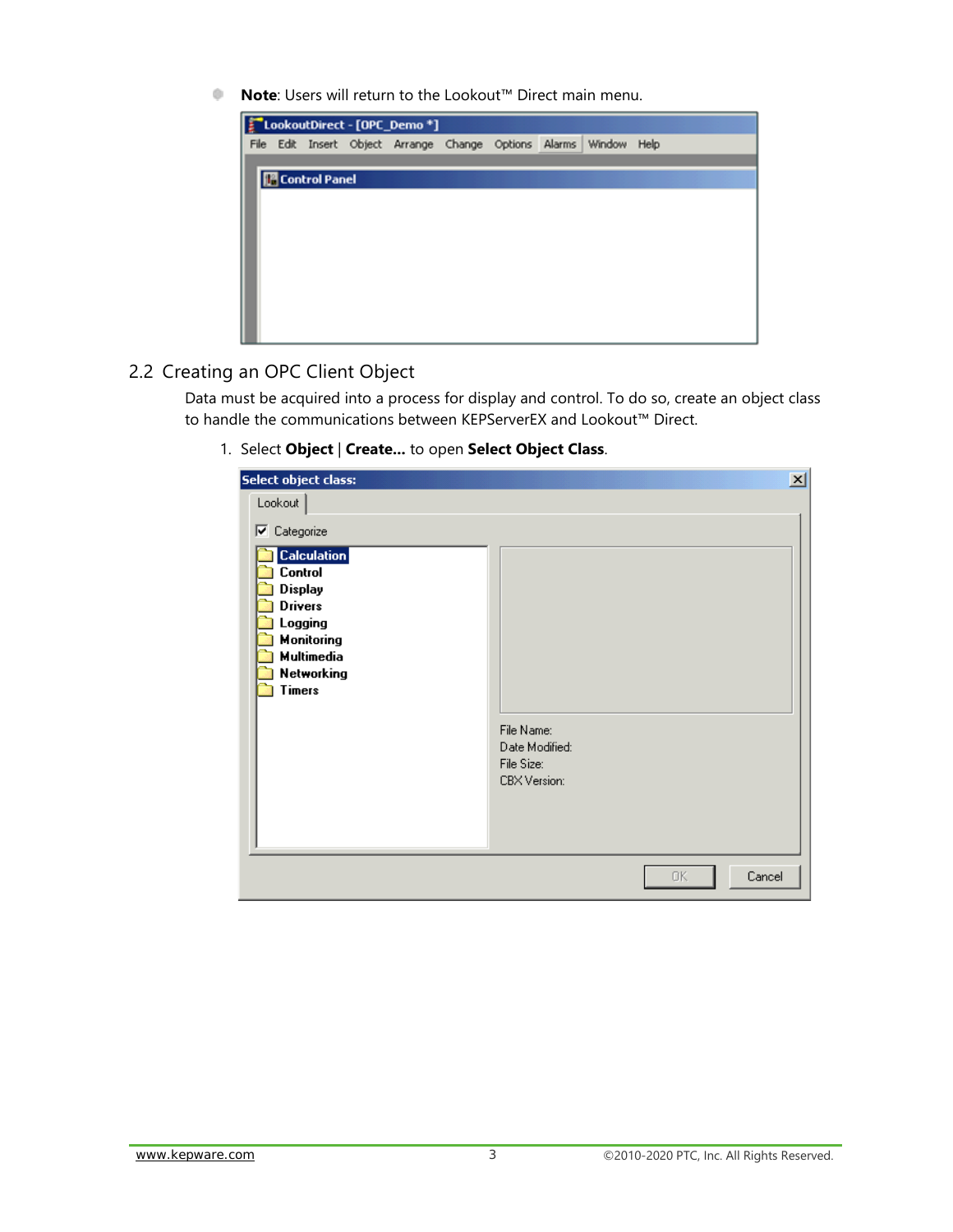2. Double-click the **Drivers** folder and select **OPCClient**. Once finished, click **OK.**

| Select object class:                                                                                                                                                                                                                                                                                                                                            |                                                            |              | $\vert x \vert$ |
|-----------------------------------------------------------------------------------------------------------------------------------------------------------------------------------------------------------------------------------------------------------------------------------------------------------------------------------------------------------------|------------------------------------------------------------|--------------|-----------------|
| Lookout                                                                                                                                                                                                                                                                                                                                                         |                                                            |              |                 |
| $\nabla$ Categorize                                                                                                                                                                                                                                                                                                                                             |                                                            |              |                 |
| <b>Calculation</b><br>Control<br>Display<br><b>Drivers</b><br>SAB_PLC5<br><b>BB</b> AB_SLC500<br>⊶ <mark>e∯e</mark> Ascii<br>… <mark>∉</mark> ∯ DeltaTau<br><b>・3 DirectLogic</b><br>··· Sig FieldPoint<br>⊶∰e GE_Series90<br>Sta MitsubishiFX<br>⊶ <mark>∰</mark> ≱ Modbus<br>- See Omron<br>⊶∰e OPCClient<br>ं <mark>⊰∯</mark> Tiway<br>Logging<br>Monitoring | File Name:<br>Date Modified:<br>File Size:<br>CBX Version: |              |                 |
|                                                                                                                                                                                                                                                                                                                                                                 |                                                            | 0K<br>Cancel |                 |

3. In **Select Location for new object**, select the newly created process. Once finished, click **OK**.

| Select Location for new object:        |            | $\overline{\mathbf{x}}$ |
|----------------------------------------|------------|-------------------------|
| Insert object into:                    | New Folder |                         |
| ⊟ FRED_2K<br>由 <mark>員</mark> OPC_Demo |            |                         |
| 0K                                     | Cancel     |                         |

4. In **Create OPC Client**, enter a new name or accept the default setting. Then, select **KEPServerEX** from the drop-down list beneath **OPC Server Settings**.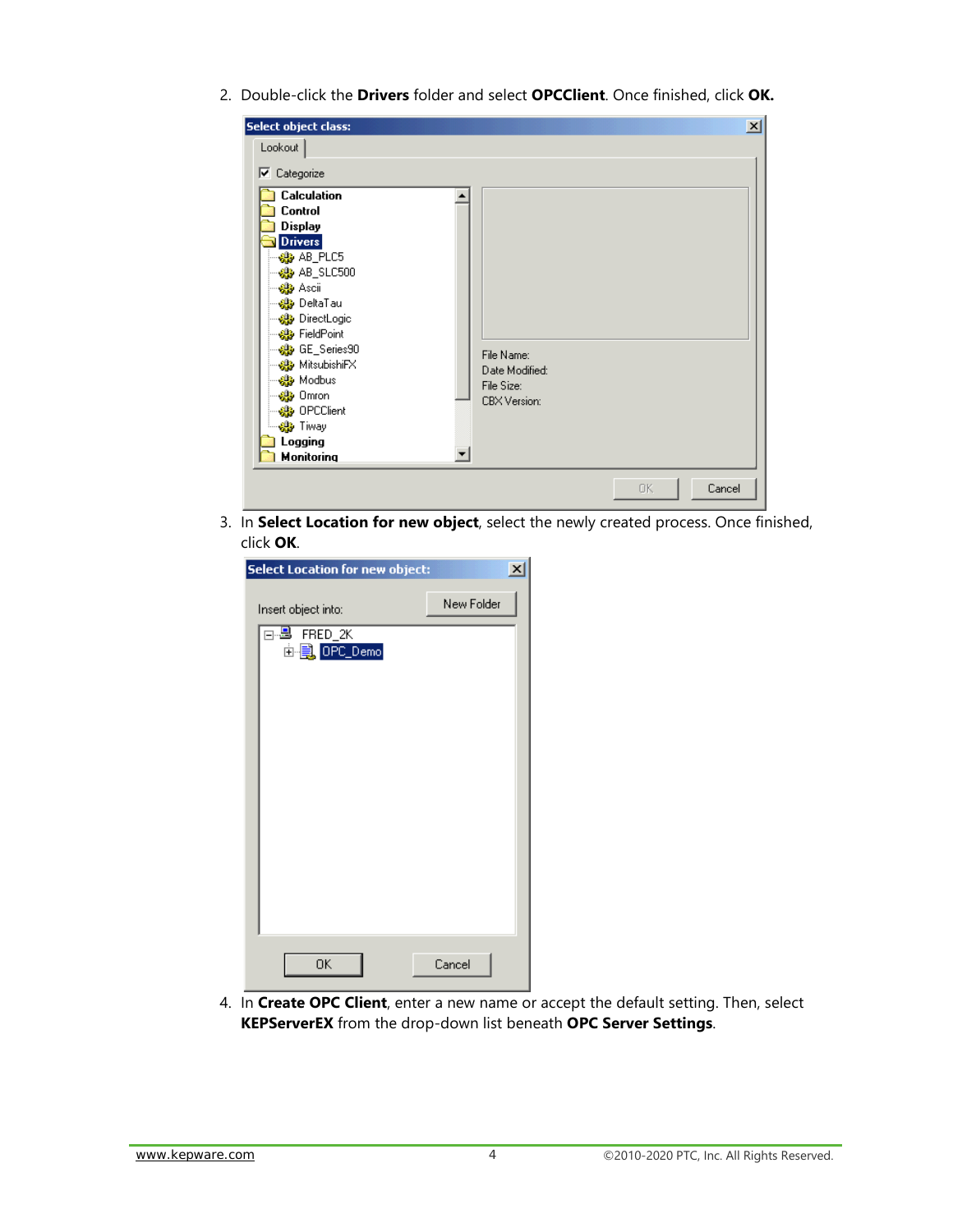**Note**: Make sure that the correct Program ID is selected for the version of ۰ KEPServerEX. In this tutorial, the Program ID "KEPware.KEPServerEX.V4" was selected for version 4.x. The Program ID "Kepware.KepserverEx.V5" should be selected for version 5.x.

| <b>Create OPC Client</b>      |                           |                                                            | $\vert x \vert$ |
|-------------------------------|---------------------------|------------------------------------------------------------|-----------------|
| OPCclient1<br>Name:           |                           |                                                            |                 |
| <b>OPC</b> Server Settings    |                           |                                                            |                 |
| Server Name:                  | KEPware.KEPServerEx.V4    |                                                            |                 |
| C In-Process Server           |                           |                                                            |                 |
| C Local Server                |                           |                                                            |                 |
| C Remote Server               |                           |                                                            | <b>Browse</b>   |
| Browsing<br>C Disabled C Flat | $\mathbf{F}$ Hierarchical | <b>▽</b> Use Asynchronous I/O<br>Force Refresh after Write |                 |
| <b>OPC Group Settings</b>     |                           |                                                            |                 |
| Update Rate:                  | 100                       | milliseconds                                               |                 |
| Deadband:                     | 0                         | percent                                                    |                 |
| Poll Device =                 |                           |                                                            | (optional)      |
| Default Access Path:          |                           |                                                            | (optional)      |
| Communication alarm priority: | 18<br>0K                  | Cancel                                                     | Help            |

5. Assume that a connection is being made to the local server. Click **OK** to accept the client settings.

#### <span id="page-6-0"></span>2.3 Adding a Display Object to the Panel

Users must add a display in order to view the value from the server in the Control Panel. For more information, refer to the instructions below.

- 1. Click **Insert** | **Expression...**.
- 2. In **Insert Expression**, beneath **Signals**, expand the objects until the folders beneath **OPCClient Object** are visible. These folders are the channels and devices that were created in the KEPServerEX project.

| Display Type: default                        | Path Mode: Relative | $\rightarrow$ |
|----------------------------------------------|---------------------|---------------|
| Signals:<br>Paste<br>Universe<br>图 S FRED_2K | Contents:           |               |
| 由 23 Network                                 | (signal type)       |               |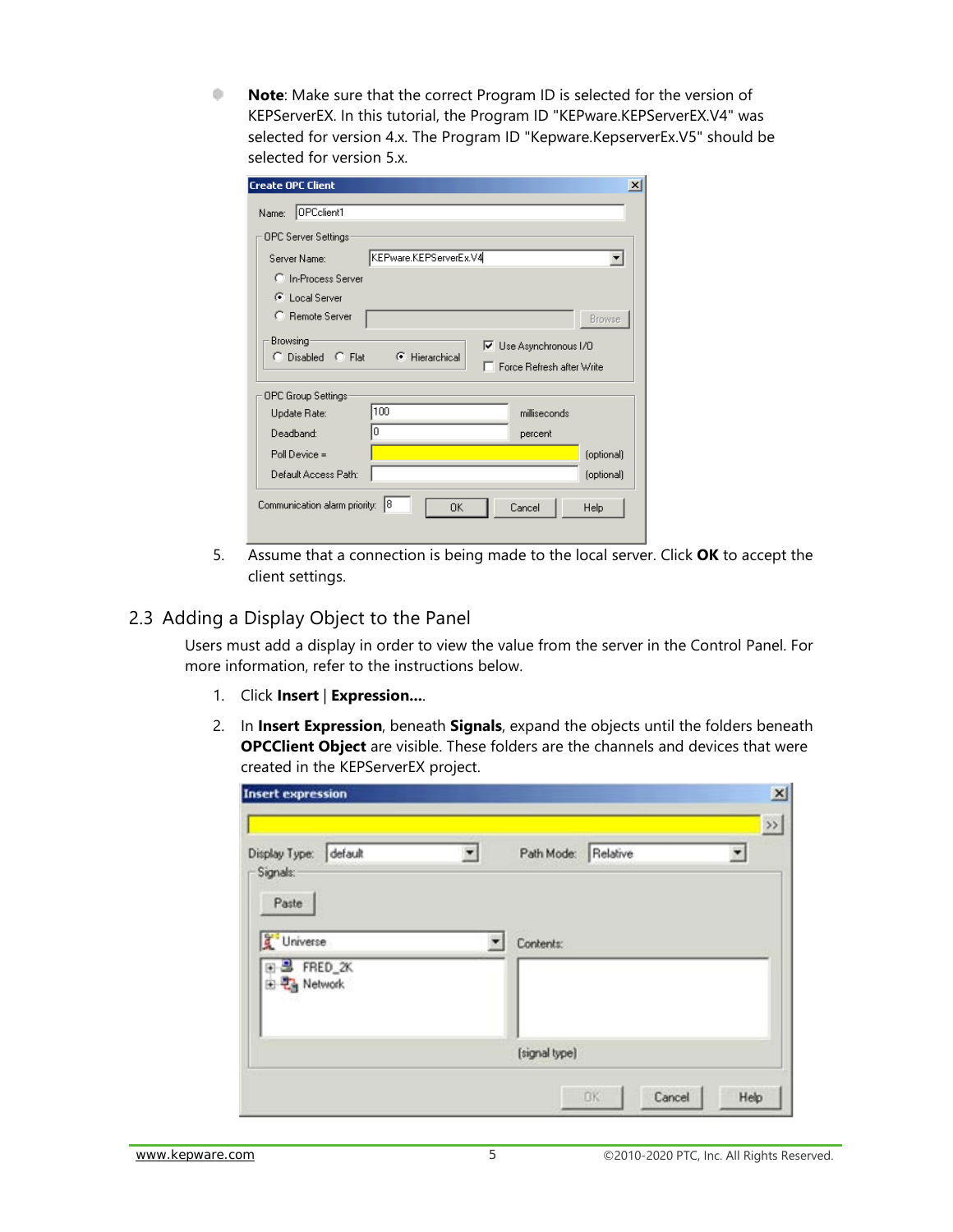- 3. Select the device folder that contains the tag that will be displayed in the control panel.
- **Note**: The device-specific internal tag folders (as well as the tags that were added to the device in KEPServerEX) should now be visible in the right-hand pane.

| <b>Insert expression</b>                                                                                                                                                                                                              | $\mathbf{x}$                                                           |
|---------------------------------------------------------------------------------------------------------------------------------------------------------------------------------------------------------------------------------------|------------------------------------------------------------------------|
|                                                                                                                                                                                                                                       | $\rightarrow$                                                          |
| Display Type:<br>numeric                                                                                                                                                                                                              | Relative<br>Path Mode:                                                 |
| Signals:<br>OPCclient1.Channel_1.Device_1._Hints<br>Paste                                                                                                                                                                             |                                                                        |
| <b>F</b> Universe                                                                                                                                                                                                                     | Contents:                                                              |
| <b>S</b> \$Keyboard<br>\$P \$System<br>■ OPC_Demo<br>由·89 \$Alarm<br>白·鼎 OPCclient1<br><b>E</b> Channel O_User_Defined<br>Channel_1<br>Ėŀ<br><b>Budget</b> System<br>田<br>Device_1<br>F<br>中 <b>。</b> Hints<br>由 3ystem<br>由 Device_2 | <b>Hints</b><br>System<br>Bool_1<br>$Taq_1$<br>Tag_2<br>щψ.<br>$Taq_3$ |
|                                                                                                                                                                                                                                       | numeric                                                                |
|                                                                                                                                                                                                                                       | OΚ.<br>Cancel<br>Help                                                  |

4. Select the desired tag and click **Paste** to add it to the yellow Expression field.

| <b>Insert expression</b>  |                                                                                                                                                                                                                           |                                                             |          |        | $\mathbf{x}$  |
|---------------------------|---------------------------------------------------------------------------------------------------------------------------------------------------------------------------------------------------------------------------|-------------------------------------------------------------|----------|--------|---------------|
|                           | OPCclient1.Channel_1.Device_1.Tag_1                                                                                                                                                                                       |                                                             |          |        | $\rightarrow$ |
| Display Type:<br>Signals: | numeric                                                                                                                                                                                                                   | Path Mode:                                                  | Relative |        |               |
| Paste                     | OPCclient1.Channel_1.Device_1.Tag_1                                                                                                                                                                                       |                                                             |          |        |               |
| đ<br>Universe             |                                                                                                                                                                                                                           | Contents:                                                   |          |        |               |
|                           | <b>S</b> \$System<br>OPC_Demo<br>由·8 \$Alarm<br>白·89 OPCclient1<br>由 Channel 0_User_Defined<br>白 <b>品</b> Channel 1<br>System<br>匣<br>Device_1<br>由 <b>L</b> Hints<br>由 <b>L</b> System<br>由 Device_2<br>由 Channel_2<br>٠ | Hints<br>System<br>Bool_1<br>Tag_1<br>$Taq_2$<br>Ŵ<br>Tag_3 |          |        |               |
|                           |                                                                                                                                                                                                                           | numeric                                                     |          |        |               |
|                           |                                                                                                                                                                                                                           |                                                             | 0K       | Cancel | Help          |

5. Once finished, click **OK.**